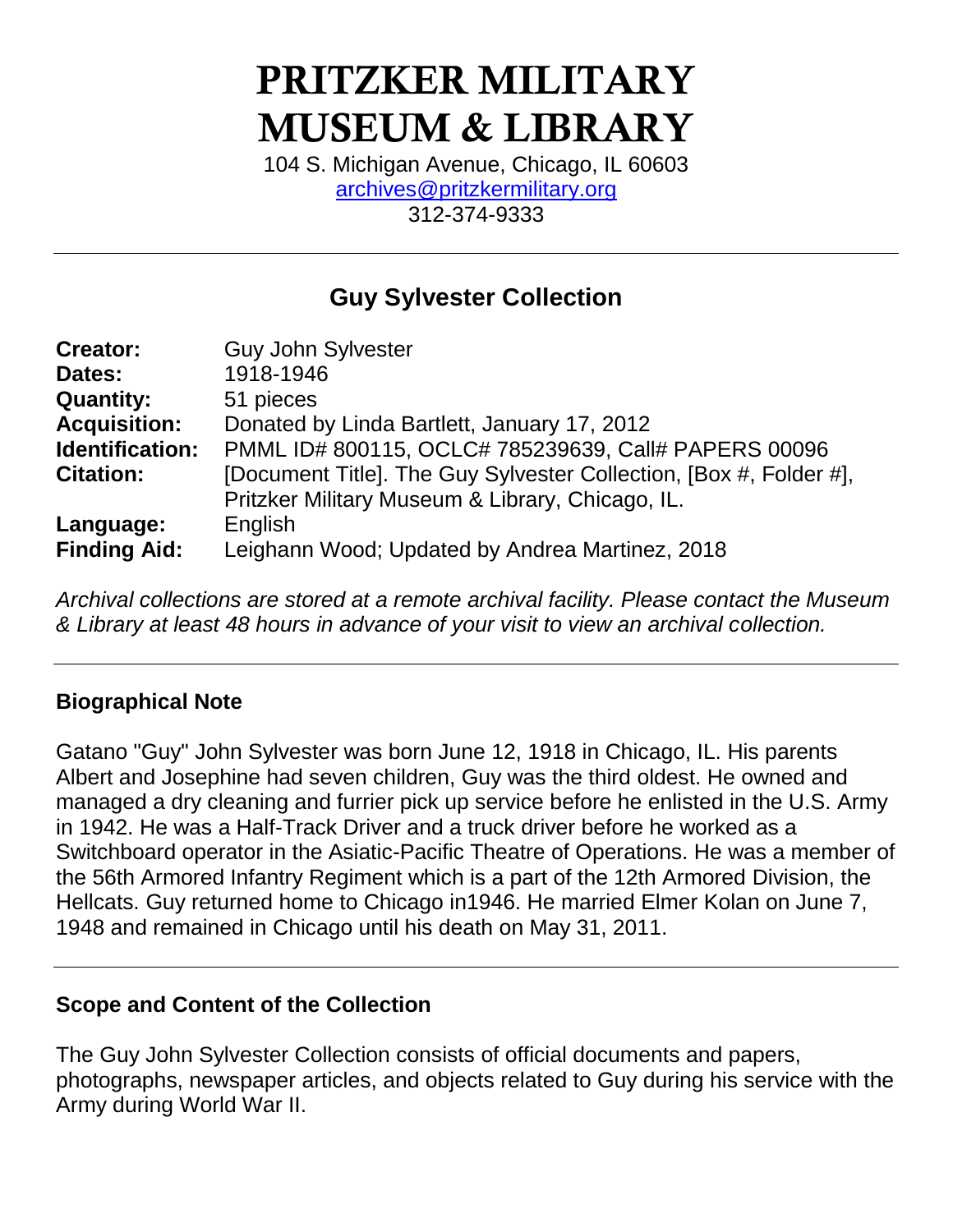#### **Arrangement**

We received this collection in no arranged order. Upon receipt the library staff arranged the papers and documents in chronological order and grouped the objects accordingly.

#### **Rights**

Copyrights held by Linda Bartlett were transferred to the Pritzker Military Museum & Library. All other rights are held by the author or publisher. Users assume responsibility for following copyright laws as established by US Code Title 17.

#### **Separations**

| <b>Item ID</b> | <b>Description</b>                                                  |
|----------------|---------------------------------------------------------------------|
| 800115024      | <b>Ducal Cigar Box</b>                                              |
| 800115025      | 2 Dog Tags on chain with key                                        |
| 800115026      | <b>Commercial National Bank of Chicago Envelope</b>                 |
| 800115027      | American Campaign ribbon lapel                                      |
| 800115028      | World War II Victory Medal ribbon lapel                             |
| 800115029      | Good Conduct ribbon lapel                                           |
| 800115030      | <b>Bullet shell belt buckle</b>                                     |
| 800115031      | Cattaraugus combat knife, Model 225Q                                |
| 800115032      | Cattaraugus knife holster, leather                                  |
| 800115033      | Japanese 70mm practice round artillery shell                        |
| 800115034      | Japanese engraving, brass plated                                    |
| 800115035      | Red Cross knit face mask/hood, wool                                 |
| 800115036      | M-1 steel helmet                                                    |
| 800115037      | Service boots, speed laces                                          |
| 800115038      | canvas laundry bag, khaki (Inscription: Harold French<br>L4192519A) |
| 800115039      | white canvas laundry bag                                            |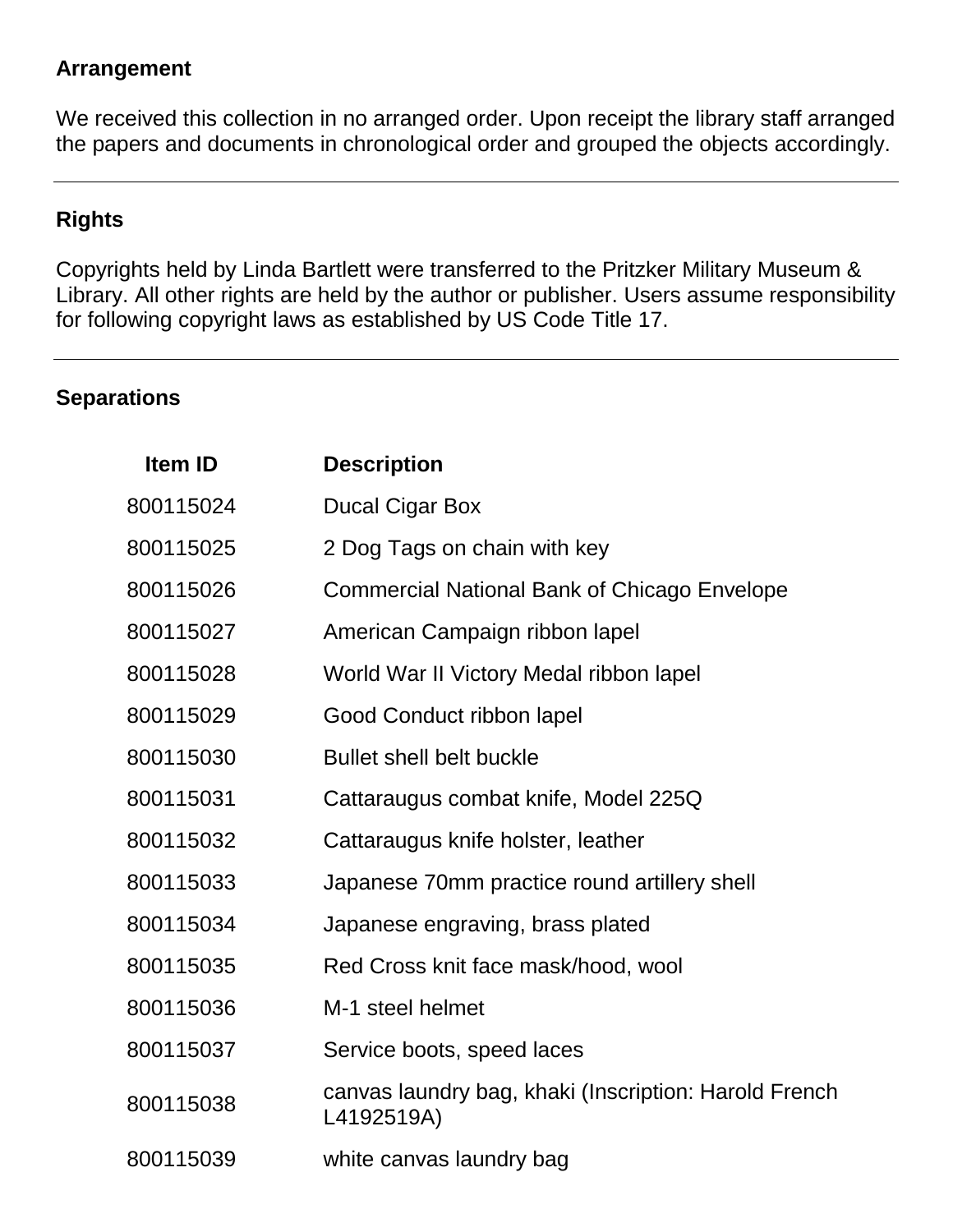| 800115040 | rubber lined pouch                                                       |
|-----------|--------------------------------------------------------------------------|
| 800115041 | prophylactic kit                                                         |
| 800115042 | M1937 Khaki Belt, U.S. JQMD 1944                                         |
| 800115043 | Army Issue Garrison Cap                                                  |
| 800115044 | White handkerchief                                                       |
| 800115045 | U.S. metal cap badge                                                     |
| 800115046 | green sweatshirt                                                         |
| 800115047 | long underwear bottoms with laces                                        |
| 800115048 | Army Issue wool blanket                                                  |
| 800115049 | 4 pocket Service Coat (Bi-Swing Back Construction) "A"<br>Uniform jacket |
| 800115050 | Service Jacket ("Ike" Jacket)                                            |
| 800115051 | Army Issue Overcoat, wool, Roll Collar                                   |

### **Key Subjects**

This collection is indexed under the following headings in the Library's online catalog. Researchers interested in materials about related topics, persons, or places should search the catalog using these subject headings.

#### **Names**

Sylvester, Guy

#### **Subjects**

Chicago (Ill.) United States-Army-Armored Division, 12<sup>th</sup> United States-Army-Armored Infantry Battalion, 56th World War, 1939-1945-Pacific Area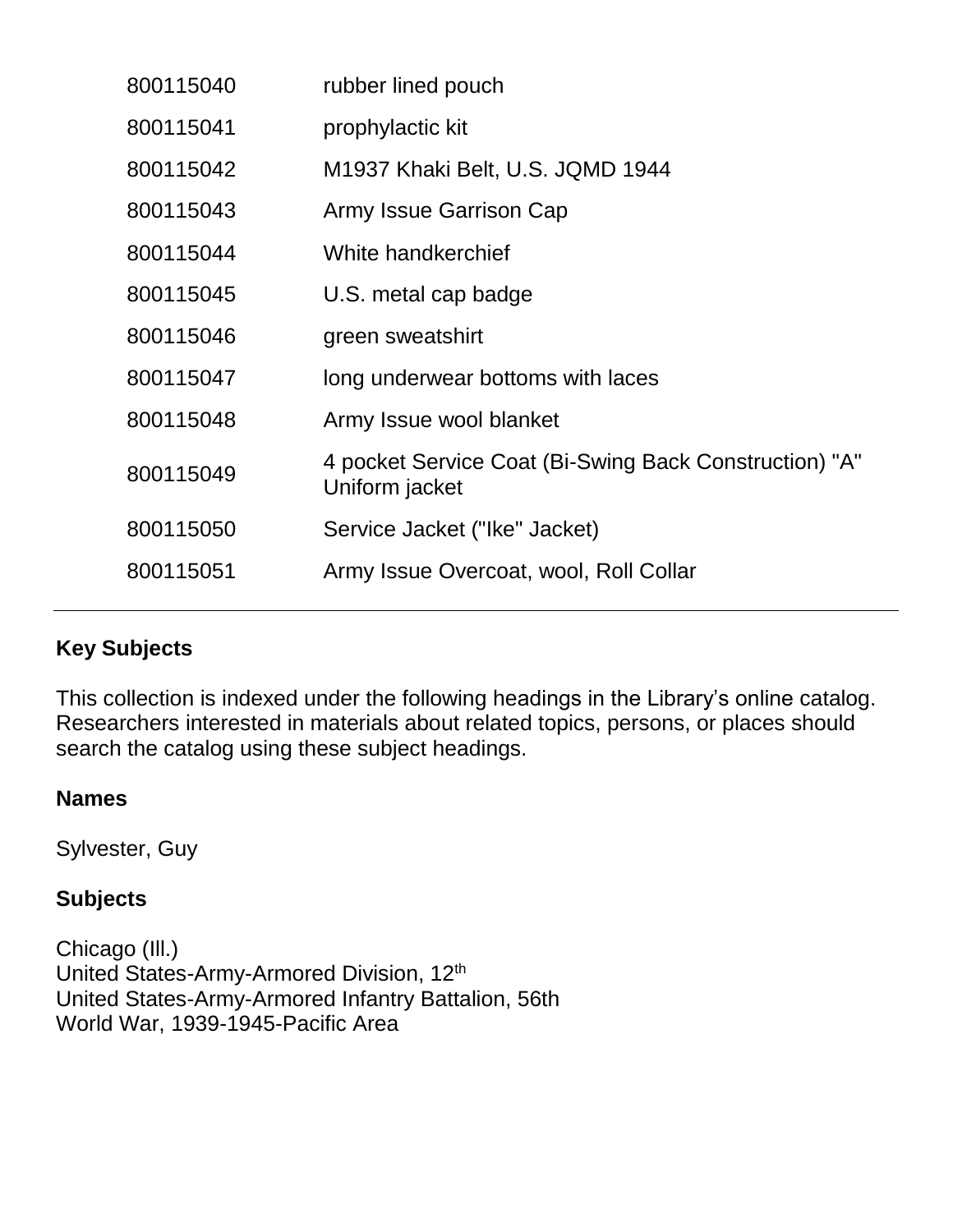## **Container List**

|                  | <b>Box Folder</b> | Item ID#  | <b>Title</b>                                                           | <b>Dates</b>    |
|------------------|-------------------|-----------|------------------------------------------------------------------------|-----------------|
| 1                | 1                 |           | <b>Pre-service Biographical Papers</b>                                 | 1918, n.d.      |
|                  |                   | 800115001 | This 'Snow Baby' Chicago Product                                       | 1918            |
|                  |                   | 800115002 | Two More Are Hurt in Crash on<br><b>Belmont Avenue</b>                 | n.d.            |
| $\boldsymbol{2}$ |                   |           | <b>Induction/Discharge Papers</b>                                      | 1942-1946       |
|                  |                   | 800115003 | Order to Report for Induction                                          | 1942            |
|                  |                   | 800115004 | Copy of Separation Qualification<br>Record                             | 1945            |
|                  |                   | 800115005 | Photographic copy of original<br>Discharge Certificate (with seal)     | 1946            |
|                  |                   | 800115006 | Copy of Honorable Discharge<br>Certificate                             | 1946            |
|                  | $\mathbf{3}$      |           | <b>Life Insurance Papers</b>                                           | 1942-1943, n.d. |
|                  |                   | 800115007 | <b>National Service Life Insurance</b><br>Certificate                  | 1942            |
|                  |                   | 800115008 | <b>Application for Family Allowances</b>                               | 1943            |
|                  |                   | 800115009 | <b>Application for National Service Life</b><br>Insurance              | n.d.            |
|                  |                   |           | 800115010 V.A. Official Business Envelope                              | 1943            |
|                  | 4                 |           | <b>War Savings Bond Application</b>                                    | 1942            |
|                  |                   | 800115011 | War Savings Bond, Class A Pay<br><b>Reservation Application</b>        | 1942            |
|                  | 5                 |           | <b>Cards</b>                                                           | 1942-1946, n.d. |
|                  |                   | 800115012 | 56th Armored Infantry Regiment, Camp<br>Campbell, KY, Permissions card | 1942            |
|                  |                   |           | 800115013 Motor Vehicle Operator's Permit                              | 1942            |